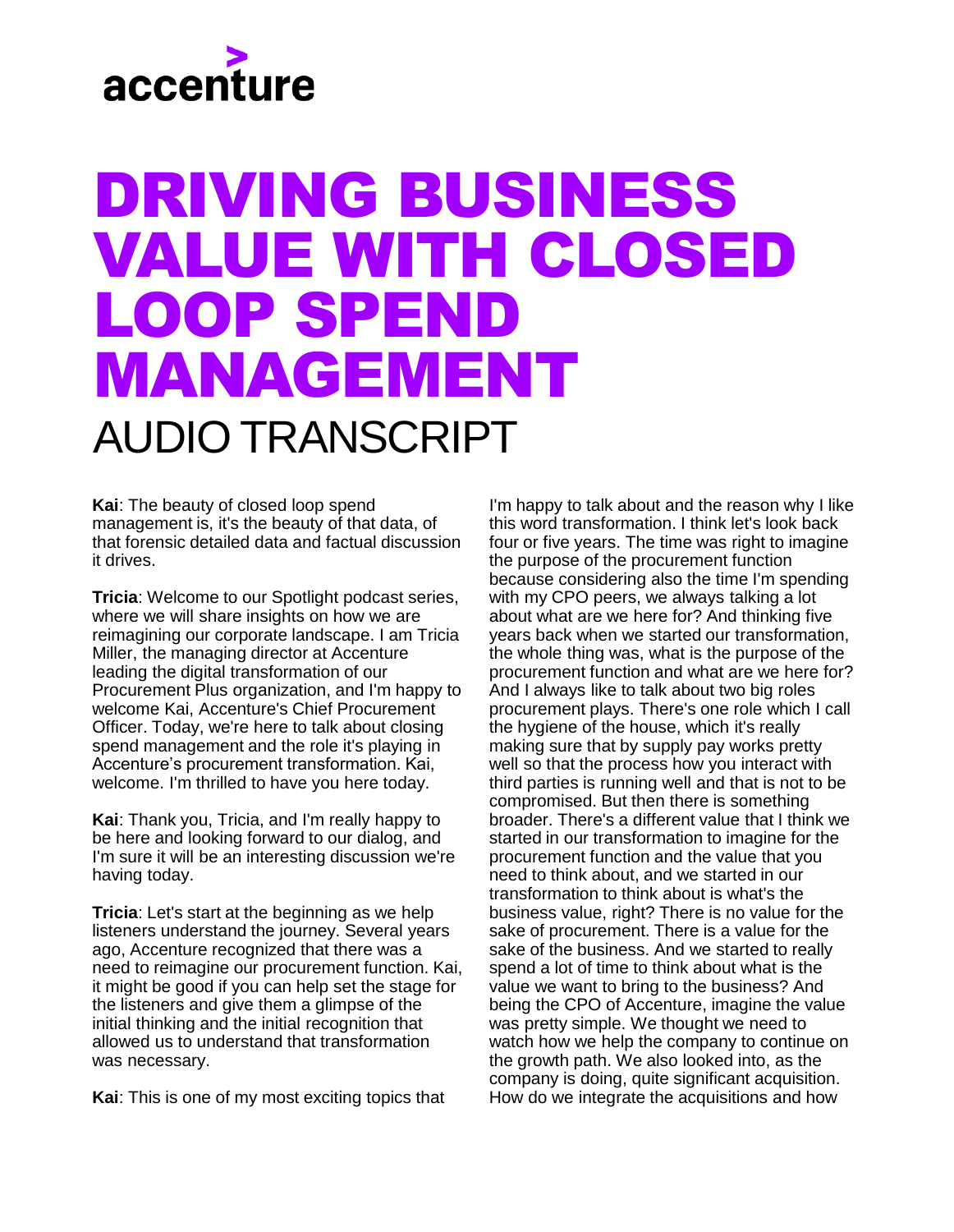do we, how do we make it all work in a procurement function? How do we embrace the sustainability agenda? I always like to talk about procurement as the custodian of a brand and the sustainability and responsible business for me in responsible buying for me is so significantly important, and it also includes managing the supplier risk and the third-party risk in general. But I also think when looking five years back, we had to embrace the digital disruptions right? And digital disruption have happened on the dimension of how do you transact? How do you look at data? But they also started to happen on how do your categories look like that you are buying? Isn't there a point that you shouldn't think about buying in the future the same way you bought in the past? That is, for me, the value to basically be ready for the growth of the business, the new acquisition, but also disruption the new technologies are bringing to the table. And with that, I think we as a function, we're able to redefine a purpose and extended our value promise and our value proposition.

**Tricia**: Clearly very much on the same page with you here. And I think it's important that what we're really talking about is the traditional procurement doesn't go away. That hygiene side of the house, historical function of by supply pay, that has to be done. That is procurement. That's our bread and butter. But it is the recognition that a procurement function can be more than that, that if procurement done right, it can support the strategic initiatives, the corporate priorities of the organization, like sustainability, as you mentioned, just fundamentally third-party risk. And so as we think about where we started and where we are now, what kind of would you call out is those big highlights of, of the transformation? Where, where and what have we done when we consider success in transformation?

**Kai**: I think the success is the moment you are sitting at the table. And if I really reflect a little bit the last years that we jointly went through that transformation, every year it felt a little bit, we got closer to that table. And we got closer to what really matters. And for me, I think what

really mattered is how do we act with our partners in the market? So how do we responsibly buy? So how do we walk the talk? But it is also how do we help the business to compete better in the marketplace? And the moment a procurement function is asked to join for the sake of competitiveness, that's the moment when you made it. And I think all our focus is how can procurement drive a value chain idea? How can we drive ideas? How can we bring through insights that we have partners to the table? And you hardly hear me talking about suppliers, and you hardly will hear me talking about suppliers to bring them to the table, facilitate real networks and relationships, and really leveraging that ecosystem to really bring innovation to the table and most importantly, every day, disrupt your thinking. You almost need to start every day as it as it was a green field. And to do that, you really need to challenge every day the demand you're putting in the market, the specification you put in the market, the technology you are buying, the process, you are buying with. If you think about all that, I think we had also a quite strong closed loop spend management idea behind that to bring this all together in a very data driven mindset and in a very disruptive mindset.

**Tricia**: Yeah, I agree. This realization that the power of procurement sits within our data and the enablement of that ecosystem, the recognition of the partners that should be managed to an ecosystem comes through data and closed loop spend management as an approach has been critical to us to really bring all of that together and then to bring the value that a closed loop spend management approach can deliver to life. It's probably valuable to spend a few minutes explaining what we mean by closed loop spend management, and as we do that, the role that it's played in transformation.

**Kai**: I always like to make closed loop spend management very simple, in my words. Closed loop spend management is data driven, decision making and replacing gut feeling. It is also very much addressing all dimension of a value that you can generate. To create that value, you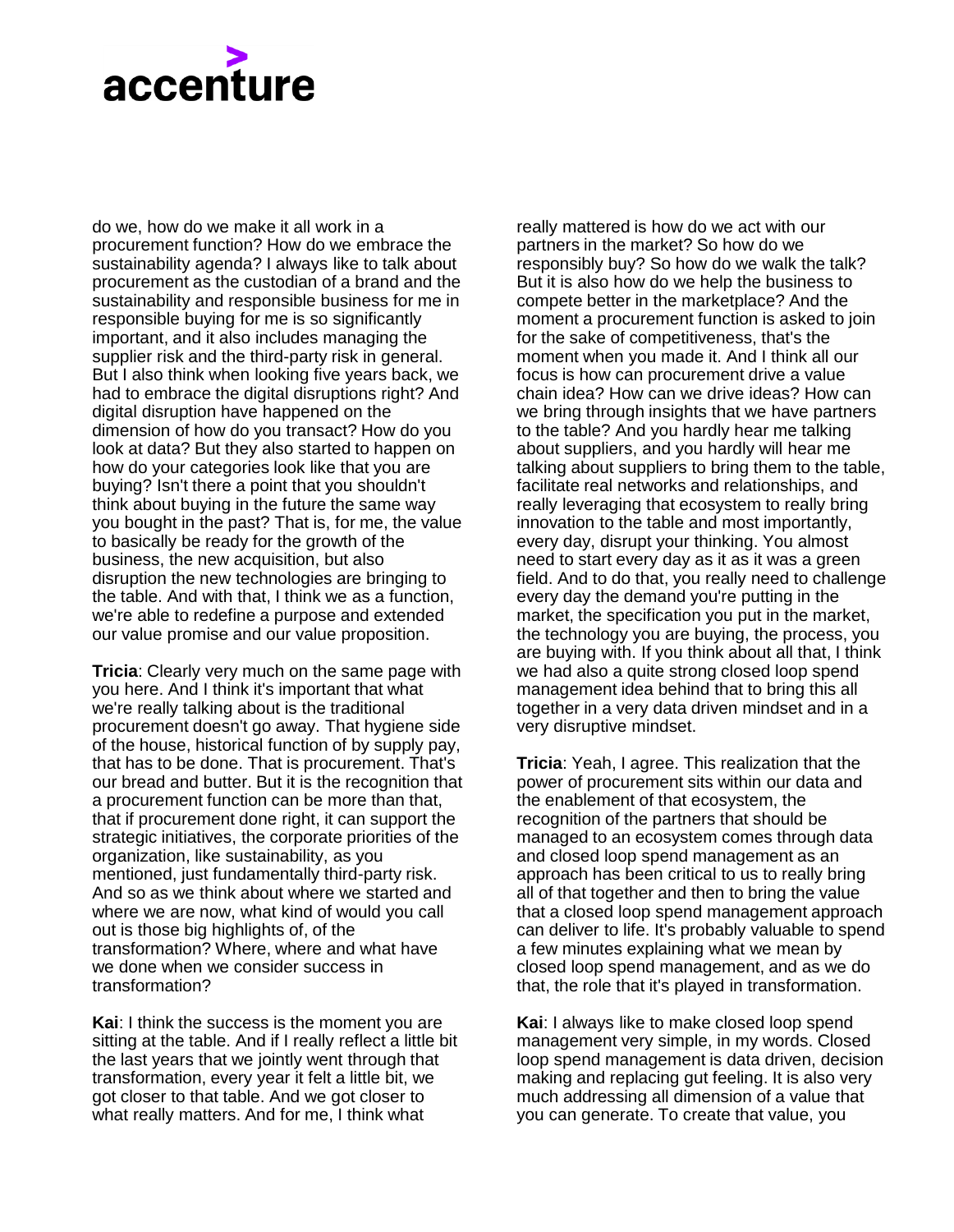need to use some sort of comparing spend patterns. You need to compare specifications that, for the same purpose, are bought across the company. How are they comparable and why do you buy them differently? You need to challenge almost every day. What you bought in the past is they're still responding to the need of the future. Take an example, cleaning services for office desks is an interesting one, but the moment the desk becomes smart probably need to embrace and rethink the way you do frequency on cleanings. And if you think about all of that, spend management has a lot to do with data on being on top of data, but also tying your spend decisions or your buying decisions into some sort of the budget link because otherwise. And for me, that's the, that's the other beauty of closed loop spend management savings become real and not staying at an Excel spreadsheet level because you can tie them back to where you started with. You can tie them back what you bought before. You can tie it back to a consumption, you can tie it back to a price. So you basically can tie it back to the total value of ownership. And that's as the word closed loop, that it closes the loop, right? It starts with knowing something and it goes down to monitoring the behaviors, the pattern, the spend that you wanted to change and to monitor it and basically then drive with that profitability.

**Tricia**: I love that and your reference to gut feeling. I do believe one of the biggest barriers to transformation is the gut feeling. The what ifs. The beauty of data driven. Decisions is you can bring the right stakeholders to the table and have factual based conversations. I think closed loop spend management enables a community and through that community drive change. It's the community of buyers who are buying similar items and may not be aware of it, bringing them together to understand that macro view of what we're buying of that type. And but it's also the community of functions. You talked about how closed loop spend management is not just about traditional procurement savings, where we renegotiated a price that was lower. It's about really recognizing where that money can be extracted from the budget and how that savings

can be applied back to the corporation and used to be invested at the senior leader levels in whatever area of the corporation that's needed. I think over and above that, as much as it's transformed procurement and how we partner with the buying groups and with finance, it's also been significant in how it's enabled procurement as a function to support Accenture's sustainability agenda. We have as a procurement function, it is incredibly important that we bring diverse and responsible supplier base to the table, to the company for them to be leveraged. You want to spend a few minutes talking about one that sustainability agenda and priority, but then how closed loop spend management has really allowed us to influence that?

**Kai**: I think this whole notion on sustainability and responsible buying is probably worth the complete podcast, right? Because this is something that is really, really big. I haven't mentioned the word Procurement Plus yet. It might be a good moment to mention it. When we started our transformation, we also thought about, do we want to be known as the procurement function or do we want to think about renaming that fits the repurpose that we were driving? And we did a little bit of ideation and came up with, oh, why don't we call the procurement function Procurement Plus? And since then, we had always discussions about the plus. We hardly talk about the procurement side. We talk a lot about what does this plus mean. And that's why I think this responsible buying framework is a good one to describe a little bit what we mean with a plus. The responsible buying framework has four to five critical dimensions. It has a dimension on sustainability, as highlighted by you. We need to be aware of what our spend does in the market in terms of water e-waste carbon footprint. You need to just be aware and you need to be thinking, and that's why closed loop comes into that play again. You need to think about how can you do it differently? And I think we started a lot of discussion on do we always need to fly around the world to run project? We started to have this as a closed loop discussion. Are there different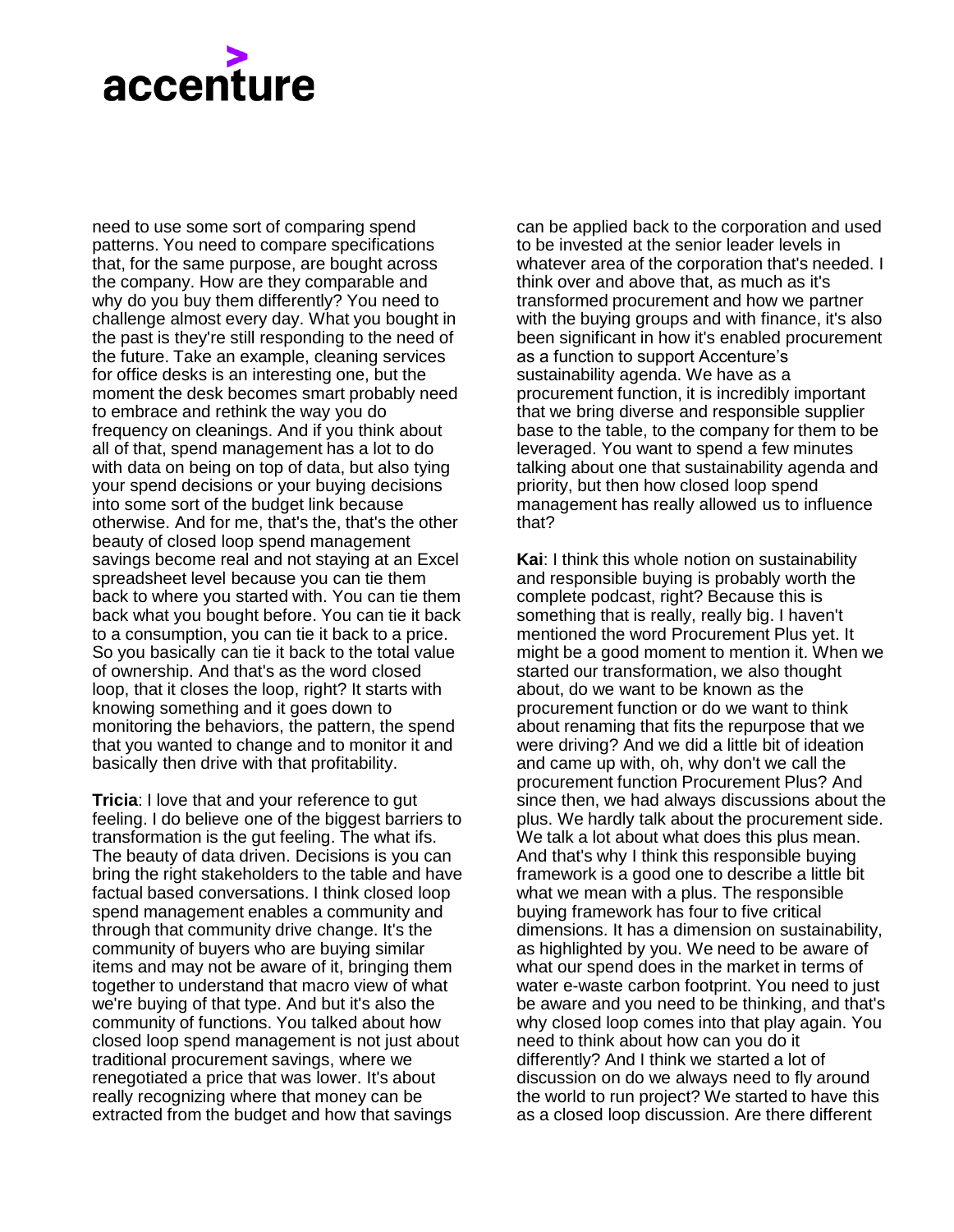ways of delivering the same service by traveling less? I think COVID has now taught us

how to do it and accelerate it, but we started much before to think about that one. Are we one hundred? We are committed. Are we one hundred twenty twenty-five target? We are on a super strong trajectory to get there. So that's one dimension of responsible buying sustainability. Another one is diversity. I'm a strong believer that as a corporation and as a CPO, I have to look into all type of business partners that we can buy from. And I think sometimes we have the tendency big buy from big. I think what we have found is big is not always innovative. So big is meaning or buying from diverse people and diverse businesses has helped us to accelerate an innovation agenda. But if we and again tying it to closed loop, if we were just looking into how can I buy more commercially competitive from the established partners? We probably have missed a lot of the boat and a lot of opportunities and innovation we brought to the table by challenging ourselves every time on, it's a clean field. Is there a different supply base and can we look into diverse suppliers? So second dimension. Third dimension, everything around human rights. I don't think it's important or it's now needed to explain what that means because human rights, they are not to be discussed, they are not to be compromised. They are just basics of how we act every day with our partners. And last but not least, ethics and compliance also something not to be compromised. What I said at the beginning, we have four to five dimensions, one that I want to throw in, but probably not debate today is future of work. When we think about our responsible buying framework, the way we want to work in the future, the way we want to engage our partners in the future, the way we want to embrace digital in our working environment and the future, that's probably worth another completely different podcast. But it is also embedded into our responsible buying framework. So I hope I got a little bit across that closed loop spend management and this mindset of challenging every day how and what you are buying is a super strong enabler to also

revisit your sustainable agenda, your diversity agenda and how you operate as a business and for procurement, how we operate as a procurement function in the market.

**Tricia**: What I hear there are so many outcomes that if you think about traditional procurement and I need a contract, I need to purchase, I need an invoice. Procurement couldn't possibly been in a conversation that talked about sustainability and how it, as a function would play such a pivotal role in delivering the sustainability agenda. That's where, as we've structured ourselves in this transformation and leverage the mindset of closed loop spend management, we have positioned ourselves elevated essentially the position of procurement into a place where we are a logical business partner for our leadership team in Accenture overall to help with those agenda items. We've talked at a very macro level about how we repositioned ourselves when we look inward and think about how we've transformed. Can you feel confident how you speak to that transformation and how we've been able to showcase that?

**Kai**: I think the discussion we are having with the business are really away from a procurement discussion into a business discussion. So I think we moved away from cost control complying meetings. I remember five, six, seven years ago some of the meetings with the business happened like, oh, you didn't follow this policy. We have an invoice that has no relation to a PO. That's all what I call the old three or the traditional three C's: cost, control, compliance. And I think we added a lot of C's: core innovation, co-ordination, call operation just to mention three of them. And all of them are basically helping us to start now conversations with the business about business value and business outcome. And I think that for me is a proof of the transformation has worked, our procurement folks that are meeting. And you said earlier, we have a lot of partners like the finance, like the business, even our external partners and platform players. Every time we are going there, we are not talking about, oh, I want to talk to you about the spend, the peripheral of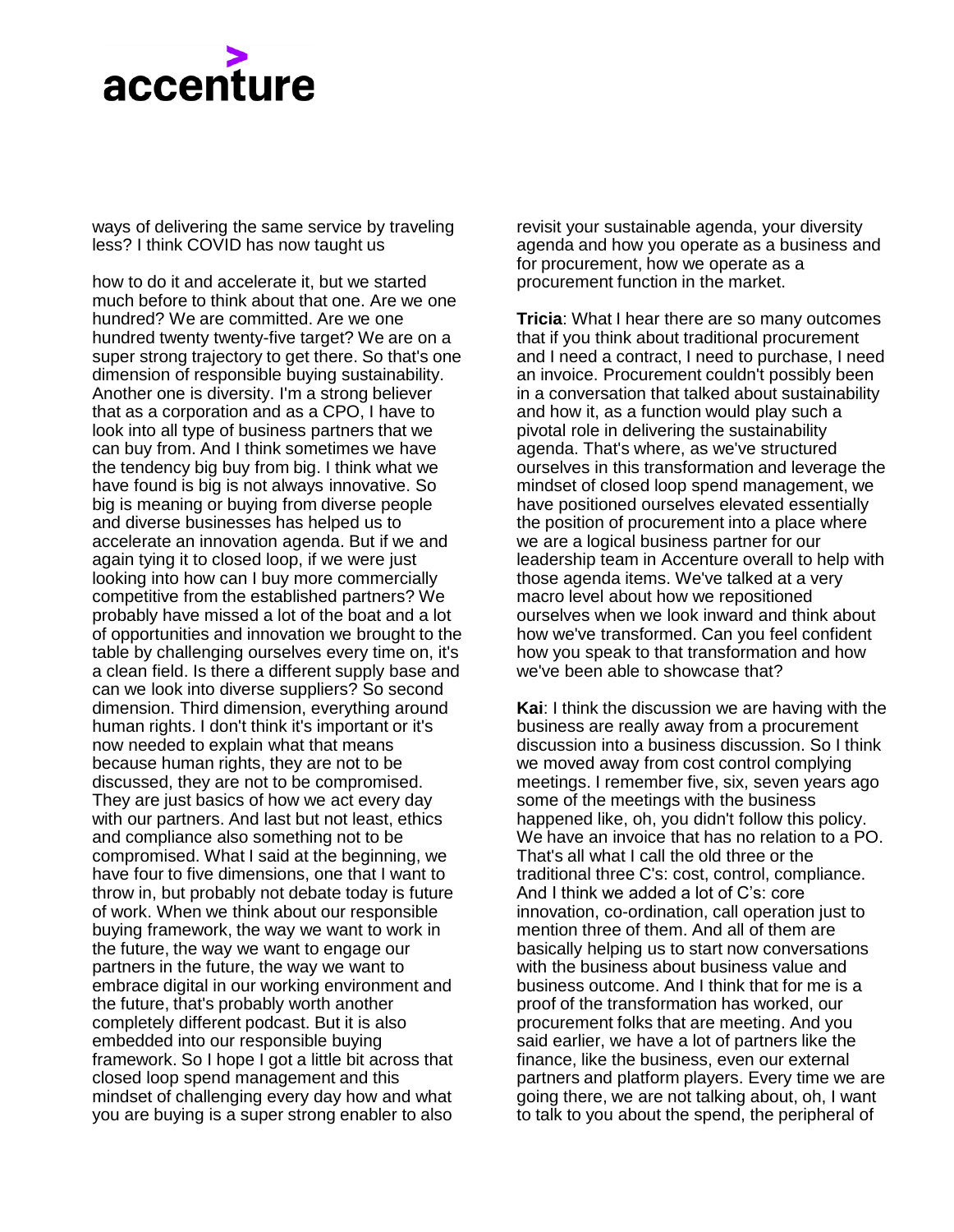the suppliers. We rather every time we start talking to the business we talking about, we have seen the following business behavior. We have seen the following business challenges. We have looked a little bit into what our procurement levers, but also our procurement ideas could bring to the table. And here is what we think our ecosystem that we facilitate could bring to the table for you and drive a business outcome. So what I mean is the transformation has worked because we are talking about business outcomes and we've been preparing discussion about business outcomes. We are not preparing discussions about historical data, historical behaviors, or process. We have a discussion about outcome what matters to them, not what matters to me as a CPO. And that for me has proven that the transformation has worked and that the mindset has completely praised and embedded into all our teams across the world. And just a last sentence on that logic. We have come up with this idea of procurement as a franchise. We have never come up with this idea of central versus these central, centrally led versus centralized. We always said Procurement Plus is almost like a license. It's a license to operate procurement across Accenture and Procurement Plus is a philosophy, and it's a mindset that has business outcome at its core. And that's why I said the mindset and this P+ franchise is pretty much embraced by everybody, and therefore everybody goes into discussions with our partners not about having procurement in mind but having business in mind. For me, that's the proof of the transformation, right?

**Tricia**: Finally, I really hope that as the listeners have engaged in the conversation, we've managed to convince them on the value of closed loop spend management, but we know, like any transformation, it is a journey. Are there any actions that you'd recommend that will contribute to that successful transformation as it's embarked upon?

**Kai**: I would think about five, six relevant lessons learned. The first one is be bold and believe in the vision. It is hard to move you out of a corner,

to position you with a business when you had some sort of a perception. It needs some bold visions and bold moves, but never lose this path. The second one is have the right team with you. It's nothing that you win or create with trying to have all hundreds of people behind you. They won. You need to have a small troop to build bigger troops that multiplies and multiplies and multiplies. Don't be afraid of disrupting things in the way you have done things. And I think first of all, we have disrupted many, many processes. We have disrupted many, many tools. We have disrupted many, many ways of working where people thought, No, this is not to be disruptive. This has been done like this and it needs to continue like this. It probably plays into my number one, have bold vision, but also do bold moves. Everything like this can only work when you have success. Monitor success, celebrate success. Nothing is more exciting than celebrating a success and being proud of it works, right? And last but not least, and I said it at the beginning, and I'm never tired of saying that. Trust your data. And trust your data really is a big, big thing for people, because there is something that you thought it's true and the data might tell you differently, and therefore you need to even disrupt your own beliefs sometimes, and you need to revisit how you build a strategy before because the data tells you differently. And that's again, the beauty of closed loop spend management is, it's the beauty of that data, of that forensic detailed data and factual discussion it drives. So for me, that are the big ones. Never be tired of being bold, disruptive and accept failures, but celebrate success. It sounds a little bit like the one on one of the Change Management Handbook, but I think there's a difference of saying it and there's a there's a difference to doing it, and we did it.

**Tricia**: Yeah, it is really the traditional change management versus the new view of living the change. And that's the difference, right? That's where closed loop spend management has enabled us to live the change as we delivered it. Kai, honestly, this has been really fascinating. It's been a pleasure working on the team that is driving this transformation. For all the passion